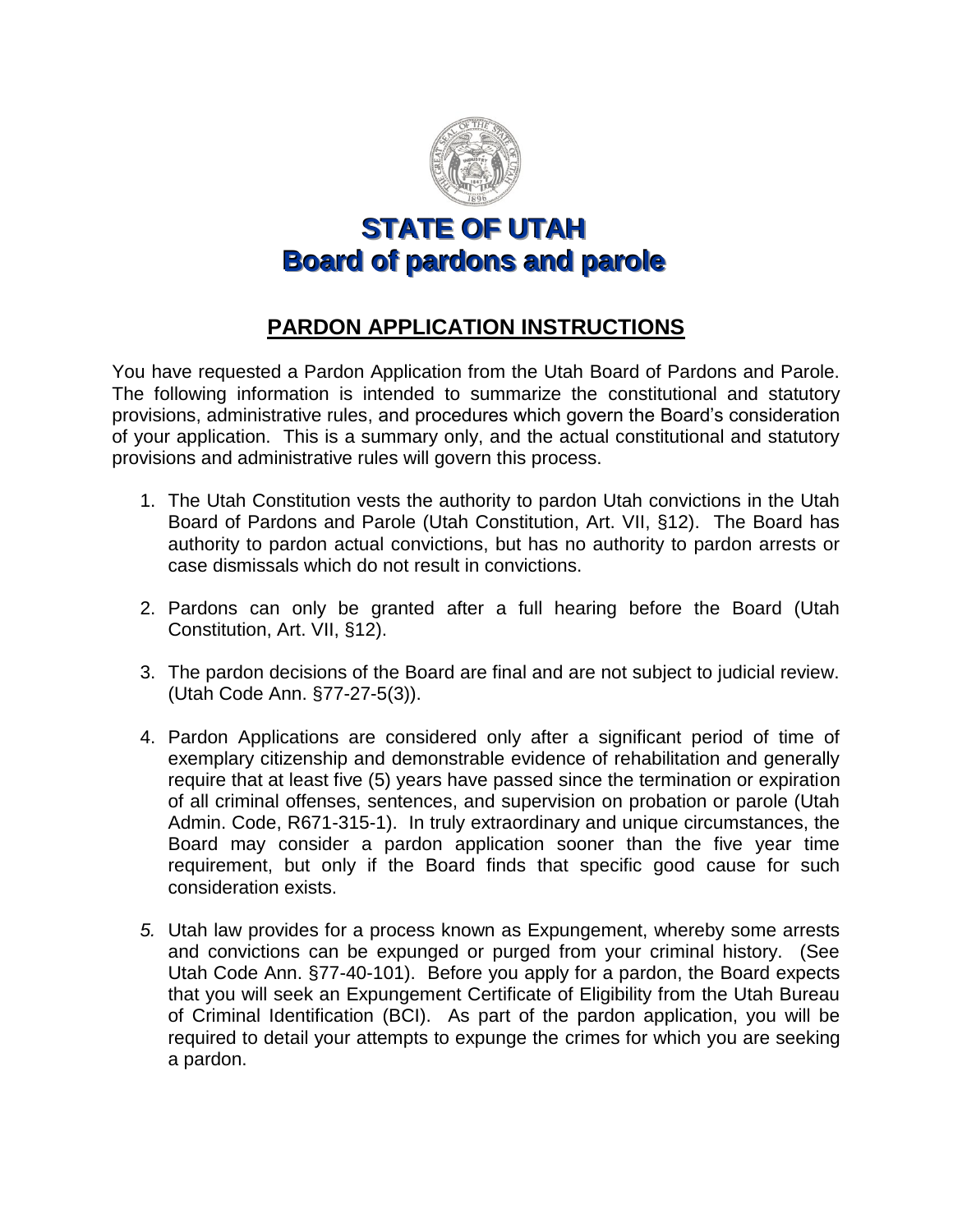## UTAH Board of pardons and parole **PARDON APPLICATION INSTRUCTIONS**

- 6. Submitting a Pardon Application does not necessarily result in the Board scheduling a pardon hearing. The Board may deny a pardon request without holding a hearing. In addition, if the Board schedules a pardon hearing, there is no guarantee that a pardon will be granted.
- 7. The Board will consider the Pardon Application, as well as all available information which the Board determines is relevant to the grant of a pardon.
- 8. Please fill out the application completely and return it to the Board of Pardons and Parole at 448 East Winchester Street, Suite 300, Murray, Utah 84107. You **must** obtain and return the required information and copies of required reports pertaining to the arrest, adjudication, conviction, sentencing, probation, parole, etc. for each charge for which you are seeking a pardon. The Pardon Application must be signed, under oath or affirmation, prior to submission.
- 9. Please be aware that the Pardon Application will require you to obtain and submit police reports, court dockets, and pre-sentence investigation reports for all convictions for which a pardon is sought. If you are unable to obtain and submit this information, you will be required to explain and document all of your attempts to procure the requisite information, and the reasons it is unavailable.
- 10.Upon request from the Board, the Utah Bureau of Criminal Identification may conduct a background investigation of the applicant. In all cases, applicants **must** include a current copy of their Utah criminal background report, obtained from BCI, as part of the Pardon Application.
- 11.After receipt of the complete application, the Board may request additional information, may deny the application for pardon without a hearing, or may schedule a pardon hearing. Incomplete applications may be denied summarily. If the Board grants a pardon hearing, the applicant will be notified by Board staff.
- 12.Pardon hearings are typically 45 to 60 days following the Board's decision to grant and schedule a hearing. Pardon hearings will be held at the Board's offices, located at 448 East Winchester Street (6400 South), Suite 300, Murray, Utah 84107. Pardon hearings are held by the entire Board *en banc*, and are open, public hearings and meetings of the Board. Any member of the public who wishes to attend may do so, including the family members, friends, and supporters of the applicant.
- 13.Notice of the pardon hearing will be published on the Board's website and the Utah Open Public Meeting website; and will be mailed to all victims of record if they can be located. Notice of the application and hearing will also be mailed to the investigating police agency, the presiding judge of the Court where the conviction was entered, and the prosecuting attorney or agency responsible for prosecuting the case which resulted in the conviction. Any or all of these